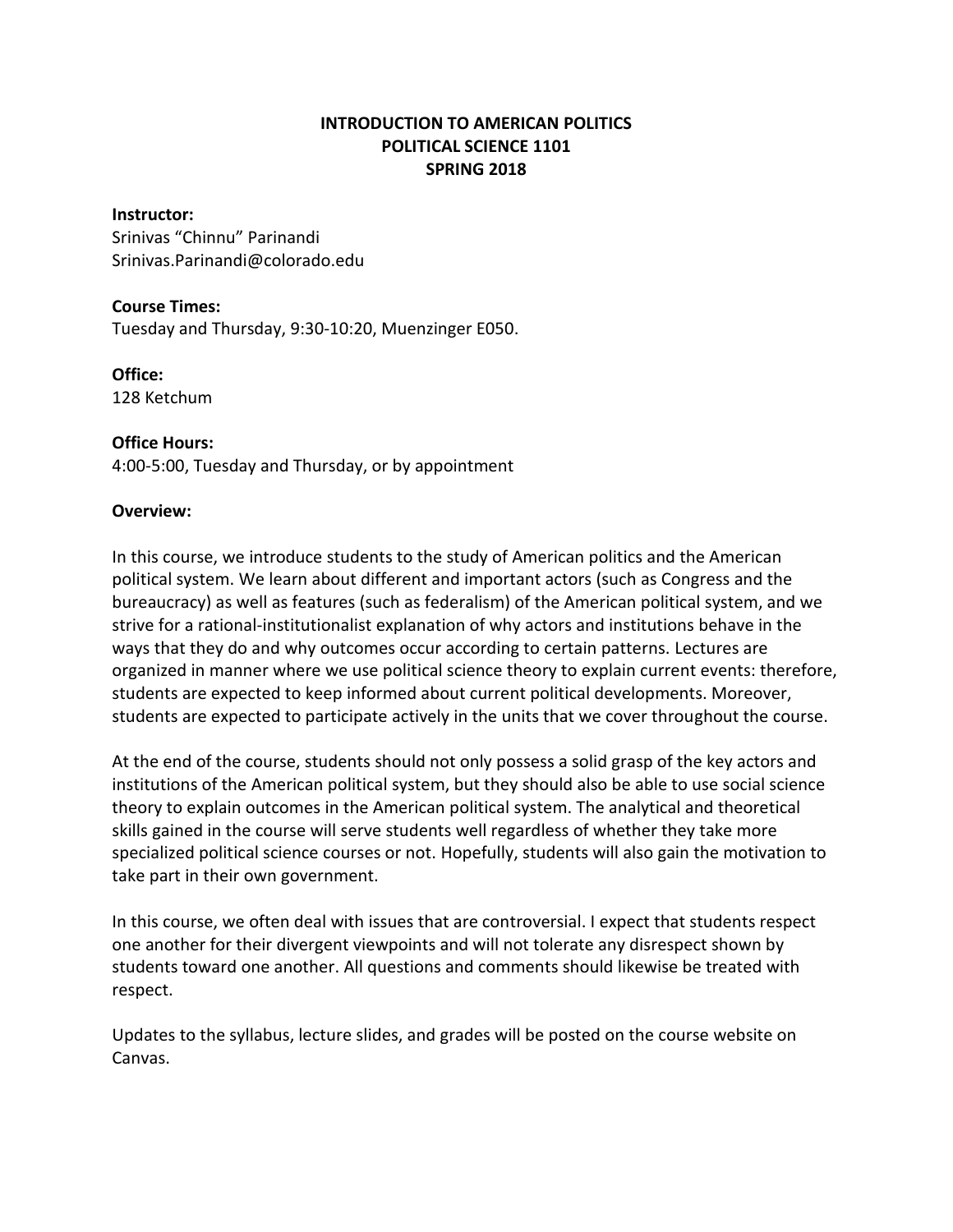# **Readings:**

There is one book available for purchase at the CU Bookstore. I have no preference with respect to whether you use the print copy or the electronic copy.

Kernell, Samuel, Gary C. Jacobson, Thad Kousser, and Lynn Vavreck. 2018. 8<sup>th</sup> Edition. CQ Press.

# **Course Requirements:**

- **Readings:** it is imperative that you do the readings, digest them, and understand them. The concepts in the readings are quite complex and a good way to read is to aim for comprehension and then write down the major points of the reading and then try to explain those points to a friend or colleague. We (your T.A. and I) are happy to answer any questions you have about the readings, and I encourage you to email your T.A. or myself or visit our office hours to address any issues with respect to the readings.
- **Lecture/Recitation:** the course contains both lecture and recitation, and **attendance at both is required**. In lecture, I present main themes and some analysis while in recitation, your T.A. will go more in-depth (and in a more interactive manner) about topics presented in lecture and in the textbook. Attending lecture and recitation is not a substitute for reading the material, and your recitation section will have a separate syllabus. In lecture, we use clickers to gauge student participation. Therefore, please bring your clicker to lecture.
- **Classroom Expectations:** Cell phones and laptops distract from the learning environment of the classroom. Therefore, I ask that all cell phones are turned on silent and that students do not take their laptops out in class.

### **Grades:**

Grades consist of the following components: three exams, unannounced quizzes in your recitation section, a 5-page paper assignment, and a grade based on lecture attendance and clicker participation. You must complete all of the exams and the paper to receive a passing grade in the course.

 **Exams:** these cover lecture and readings, are non-cumulative, and consist of multiple choice, true/false, and fill in the blank questions. There is no review sheet for exams, but your T.A.s hold review sessions prior to each exam. **If you must miss one of the two midterms, makeup exams are entirely essay-based and will only be offered in the last 50 minutes of your scheduled time for the final exam. Additionally, the final time is dictated by the university and cannot be changed. ALL excuses (such as scheduling a**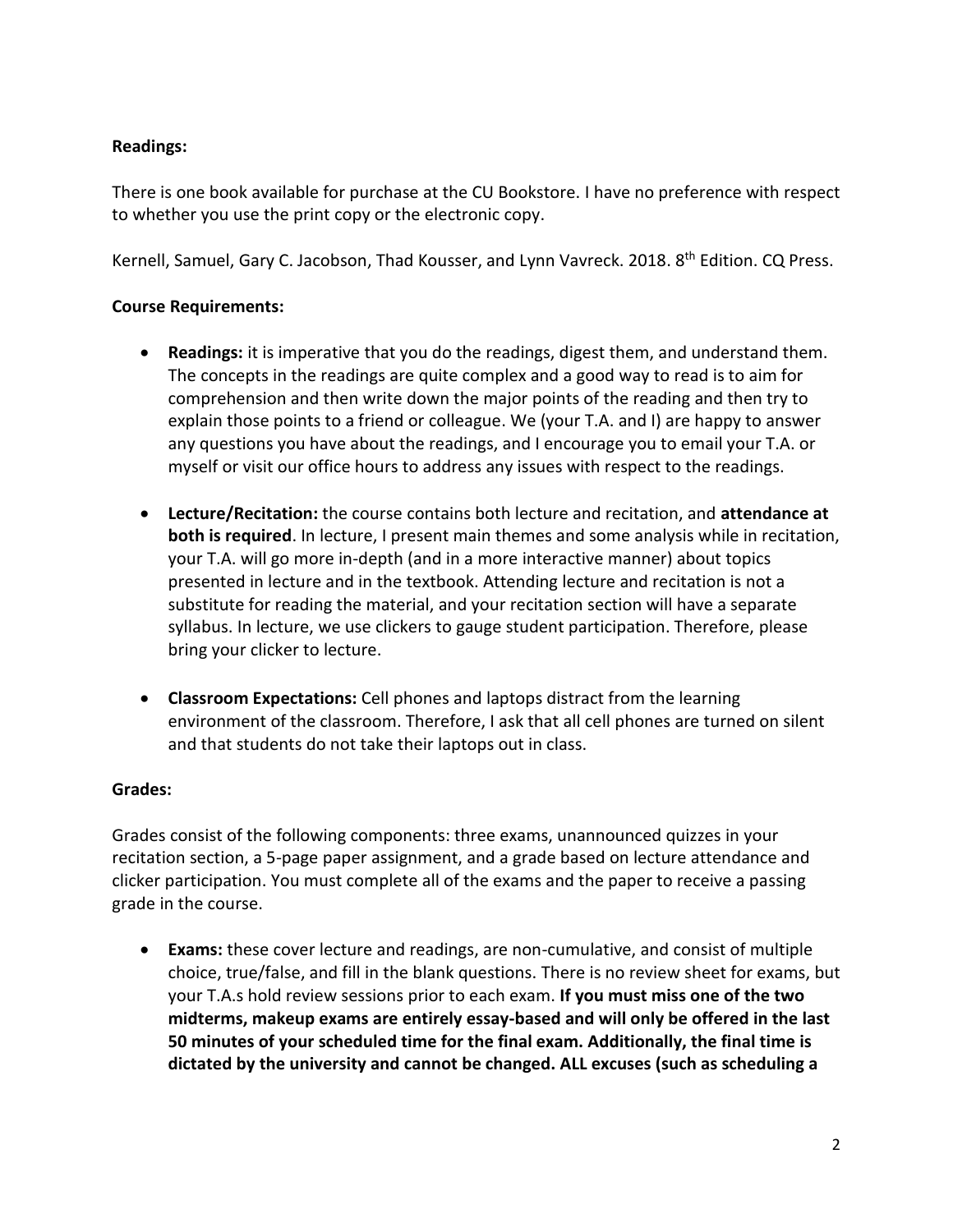**flight before the final) for missing the final barring personal sickness, family emergency, or a religious holiday will not be accepted.**

- **Recitation:** Your recitation grade consists of your participation in recitation as well as your performance on quizzes/assignments given in recitation. Quizzes/assignments are given in your recitation to gauge your knowledge of that week's readings.
- **Research Paper:** Students must write a 5-page research paper. More details on the paper will be given in a few weeks, and the paper is due April 12, 2018.
- **Clicker Questions:** I ask questions to gauge your participation in lecture and each answer translates into one point, and these points are used to calculate your lecture grade. Students missing clicker questions due to arriving late or leaving early will not be able to make up those points.
- **Grade Distribution:**

| $\bigcap$ | <b>First Midterm:</b>     | 15% |
|-----------|---------------------------|-----|
|           | <b>Second Midterm:</b>    | 15% |
| $\bigcap$ | Final:                    | 20% |
| $\bigcap$ | <b>Recitation:</b>        | 20% |
| $\bigcap$ | <b>Clicker Questions:</b> | 5%  |
| $\circ$   | <b>Research Paper:</b>    | 20% |

- **Regrade Policy:** Your T.A. is happy to regrade an exam or paper, but any request must be made in writing within a week of receiving the grade. Be aware that the grade may go up, go down, or stay the same. If you are still unhappy with your grade, you must submit an appeal to me within a week of receiving the T.A.'s regrade, and my decision is final.
- **Grading Scale:** The grading scale is as follows. We do **not round up** with respect to grades.
	- o 93-100: A o 90-92: A -  $\circ$  88-89: B + o 83-87: B o 80-82: Bo 78-79: C+ o 73-77: C
	- o 70-72: C-
	- o 60-69: D
	- o Less than 60: F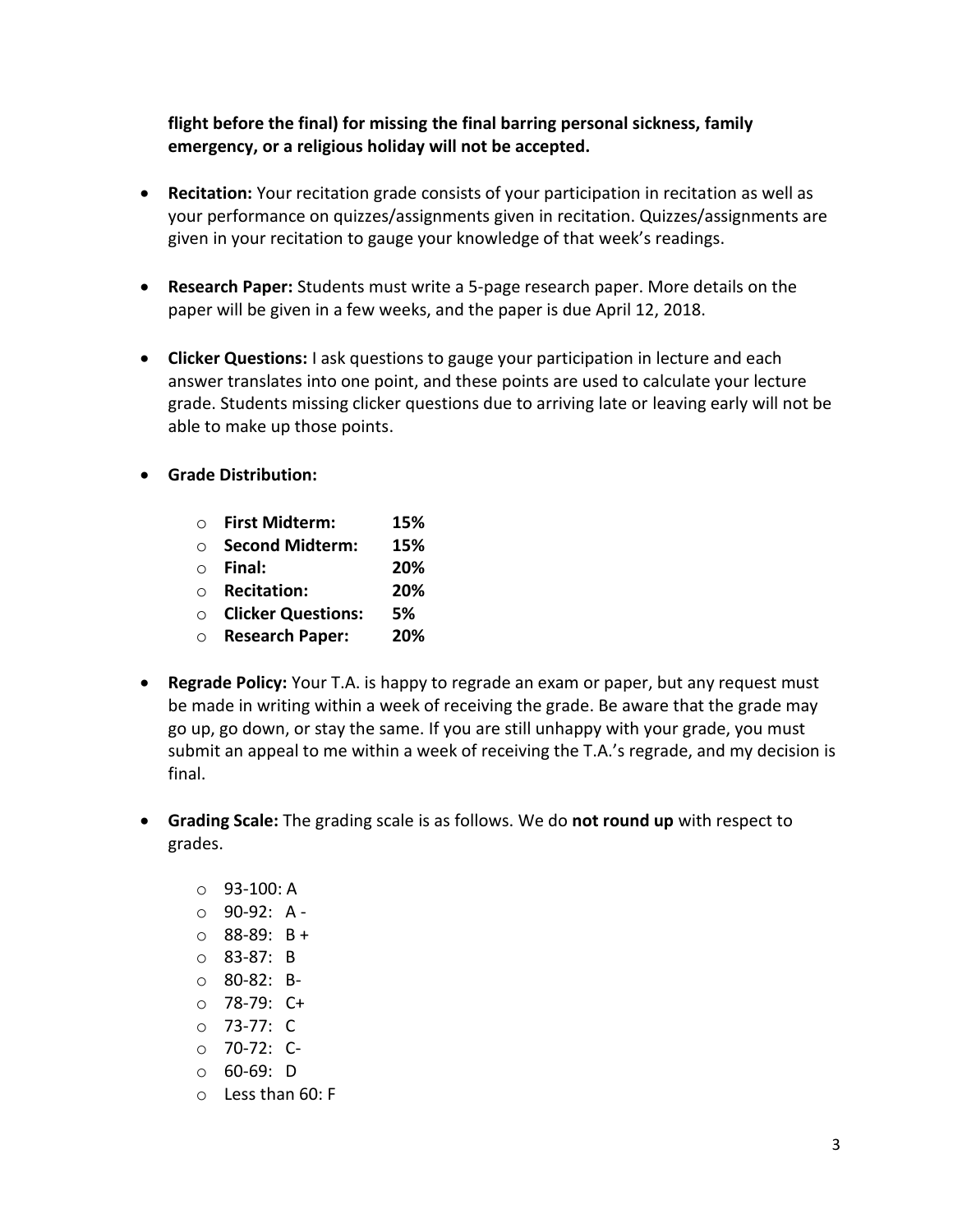### **University Policies:**

- Students are urged to consult University policy regarding plagiarism. Any and all instances of plagiarism will be dealt with seriously. Information on the Honor Code can be found at [http://www.colorado.edu/policies/honor.html.](http://www.colorado.edu/policies/honor.html)
- Students are also urged to contact me and their T.A. with respect to disability accommodation. Information can be found at [http://www.colorado.edu/disabilityservices.](http://www.colorado.edu/disabilityservices)
- Additionally, student illness, family medical emergency, death in the family, and religious holiday observance count as excused absences from lecture and recitation. Absences will be excused in these cases with proof of the reason. Please communicate with your T.A. or myself if one of these issues arises.
- Finally, we follow the University's Discrimination and Harassment Policy, which can be found at [http://www.colorado.edu/odh.](http://www.colorado.edu/odh)

# **Course Outline:**

**1/16: Course Introduction**

The course is organized into weeks. All readings should be finished before the class on which they are discussed.

|                        | No Reading.                                                                                                             |
|------------------------|-------------------------------------------------------------------------------------------------------------------------|
| $1/18$ :               | <b>Institutional Design</b><br>Chapter 1.                                                                               |
|                        | $1/23$ & $1/25$ : The Constitution<br>Chapter 2 (through the Fight for Ratification).<br>Finish Chapter 2.<br>$\bullet$ |
| 1/30 & 2/1: Federalism | Chapter 3 (through the Paths to Nationalization).<br>Finish Chapter 3.                                                  |
| $2/6$ & $2/8$ :        | <b>Civil Rights</b><br>Chapter 4 (through the Politics of Black Civil Rights).<br>Finish Chapter 4.<br>$\bullet$        |
|                        | $2/13$ & $2/15$ : Civil Liberties                                                                                       |

Chapter 5 (through the Freedom of the Press).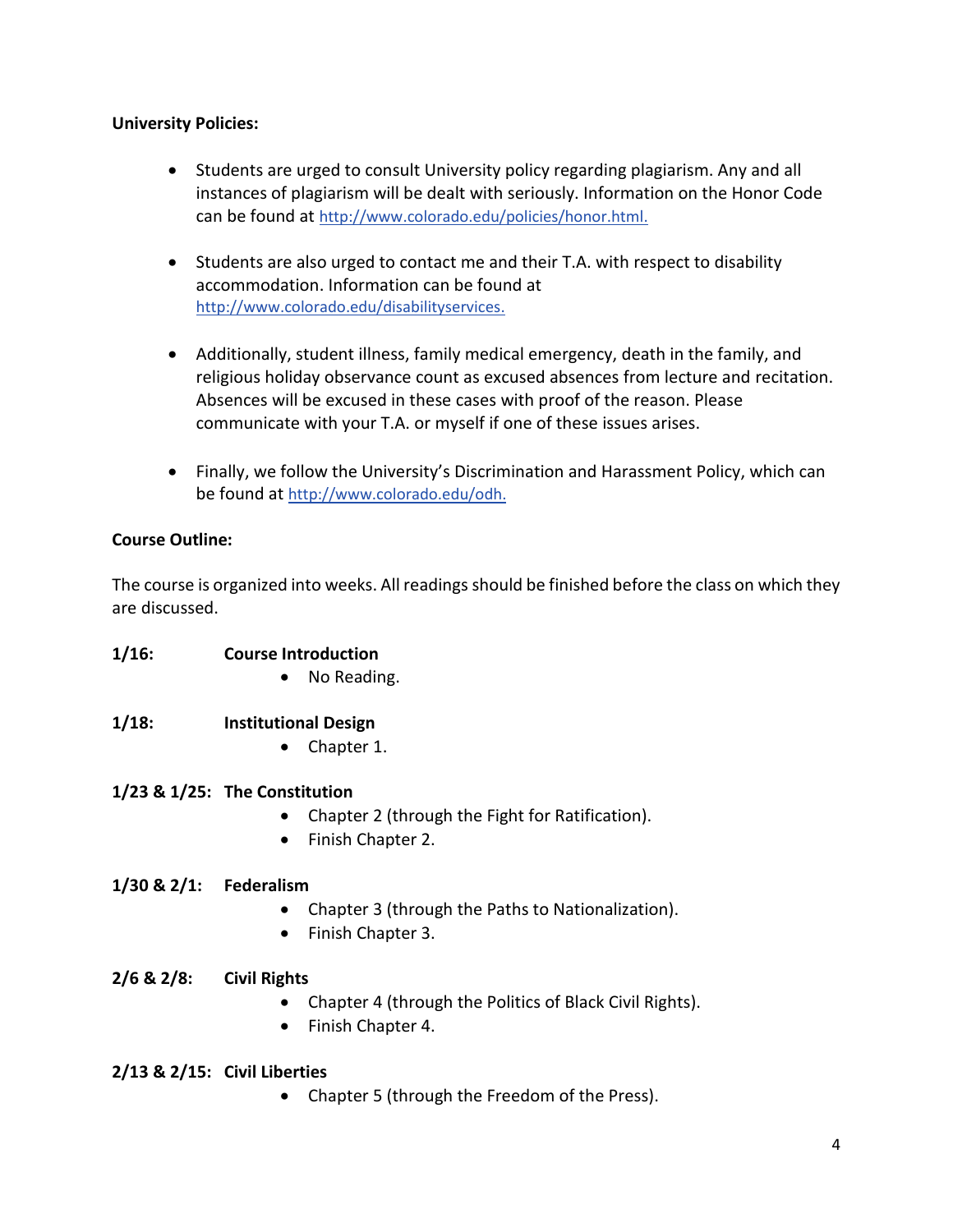• Finish Chapter 5.

# **2/20: FIRST MIDTERM EXAMINATION**

# **2/22 & 2/27: Congress**

- Chapter 6 (through the Basic Problems of Legislative Organization).
- Finish Chapter 6.

# **3/2 & 3/6: The Presidency**

- Chapter 7 (through the Modern Presidency).
- Finish Chapter 7.

# **3/8 & 3/13: The Bureaucracy**

- Chapter 8 (through Bureaucracy in Action).
- Finish Chapter 8.

# **3/15 & 3/20: The Federal Judiciary**

- Chapter 9 (through the Structure of the Federal Judiciary).
- Finish Chapter 9.

# **3/22: SECOND MIDTERM EXAMINATION**

# **3/27 & 3/29: NO CLASS due to SPRING BREAK**

# **4/3 & 4/5: Public Opinion**

- Chapter 10 (through Is Public Opinion Meaningful?)
- Finish Chapter 10.

# **4/10 & 4/12: Voting, Campaigns, and Elections**

- Chapter 11 (through Who Uses the Right to Vote?)
- Finish Chapter 11.
- **RESEARCH PAPER DUE APRIL 12.**

# **4/17: Political Parties**

• Chapter 12 (all).

# **4/19 & 4/24: Interest Groups**

- Chapter 13 (through Contemporary Interest Groups).
- Finish Chapter 13.

# **4/26 & 5/1: The News Media**

- Chapter 14 (through News Media as the Fourth Branch).
- Finish Chapter 14.